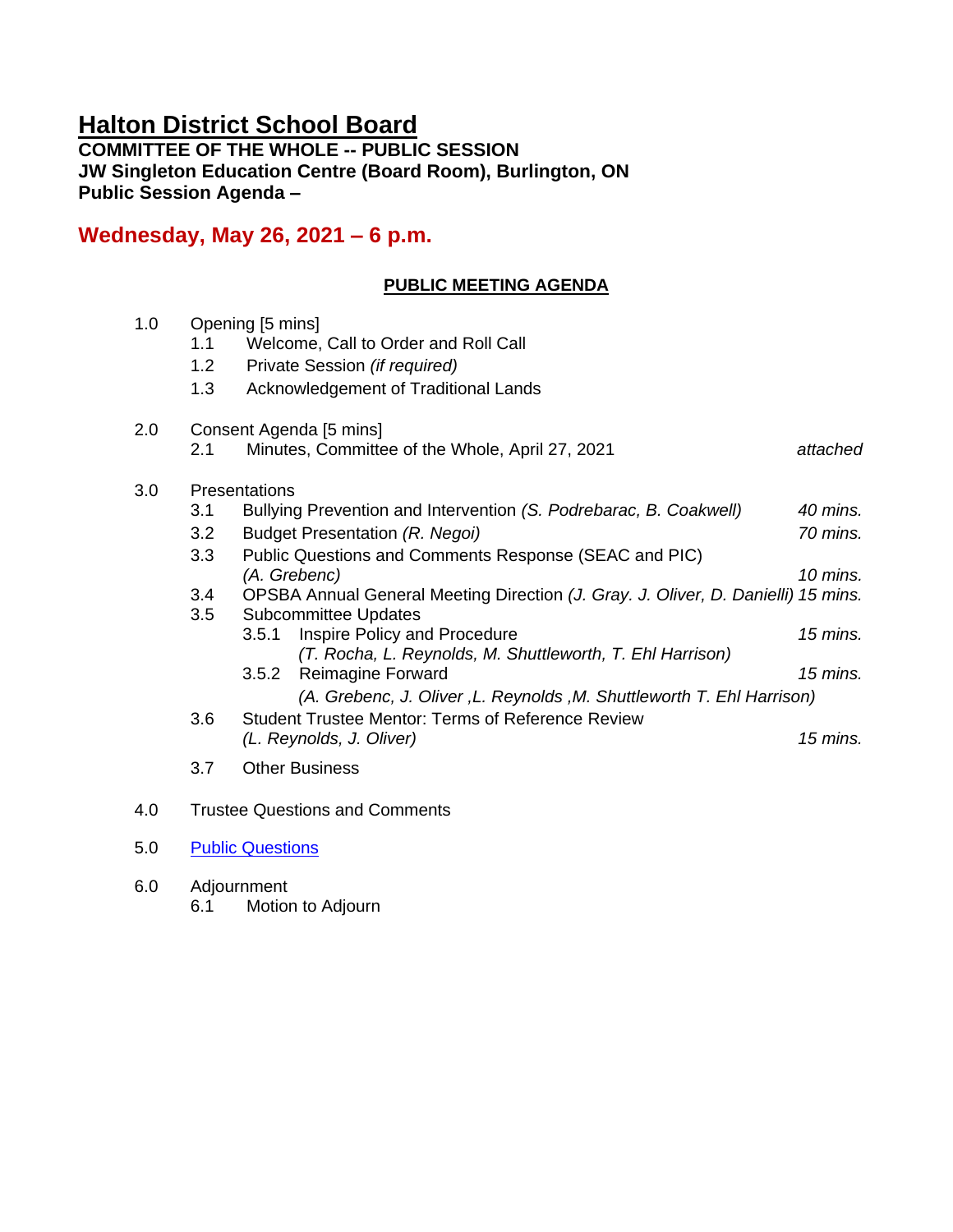## **Halton District School Board**

## **COMMITTEE OF THE WHOLE PUBLIC SESSION**

JW Singleton Education Centre, 2050 Guelph Line, Burlington, ON **Wednesday, April 27, 2021 – 2 p.m.**

#### **MINUTES**

#### Present: K. Amos, A. Collard, D. Danielli, T. Ehl Harrison, H. Gerrits, J. Gray, A. Grebenc, J. Oliver, L. Reynolds, T. Rocha, M. Shuttleworth

#### 1. Opening

*Welcome, Call to Order and Roll Call*

T. Ehl Harrison called the meeting to order at 2 p.m. and conducted roll call.

#### *Acknowledgement of the Land*

A. Collard recognized the Halton's rich history and modern traditions of many First Nations and Métis. On behalf of the Board, acknowledgement and thanks was given to the Mississaugas of the Credit First Nation for sharing their traditional territory.

#### 2. Consent Agenda Items

#### *Approval of the Agenda*

On a motion from A. Grebenc, the agenda for April 27, 2021 was approved as amended, noting the need for Private Session after the Public session.

#### *Approval of the Minutes*

On a motion from L. Reynolds, the minutes of March 10, 2021 were approved as distributed.

#### *Order Paper*

T. Ehl Harrison called attention to the Order Paper.

#### 3. Presentations

3.1 *Budget Presentation*

R. Negoi, J. Sweetman and J. Chanthavong provided an overview of the 2021-22 Budget. The team responded to trustee questions.

## 3.2 *Two-Way Participation at Board Meetings*

A. Grebenc and T. Ehl Harrison spoke to the changes allowing public questions at Board and Committee meetings, and the Board's commitment to review the practice. A. Grebenc provided an overview of the manner in which this was offered and asked her colleagues as to whether any revisions would be needed.

#### 3.3 *Meeting Efficiencies Report*

M. Shuttleworth, A. Collard and T. Rocha instigated a discussion regarding Board meeting efficiencies.

#### Moved by M. Shuttleworth

Be it resolved that a Meeting Efficiency ad hoc Committee be struck to review strategies to make meetings more efficient and effective, and provide an initial report to the Committee of the Whole by June 2021, with an anticipated dissolution of October 31st, 2021. Members shall include Trustee Shuttleworth, Trustee Gray, Trustee Rocha and Trustee Collard. **Carried Unanimously.**

#### 3.4 *Inspire Awards Policy and Governance Procedure*

T. Rocha, A. Collard, M. Shuttleworth, and T. Ehl Harrison spoke to the development of an Inspire Awards Policy and Governance Procedure.

#### Moved by T. Rocha

Be it resolved that a subcommittee of the Governance Standing Committee be struck to review the Board Recognition Policy and to develop an accompanying Governance Procedure, and to report to the Committee of the Whole by June 2021.